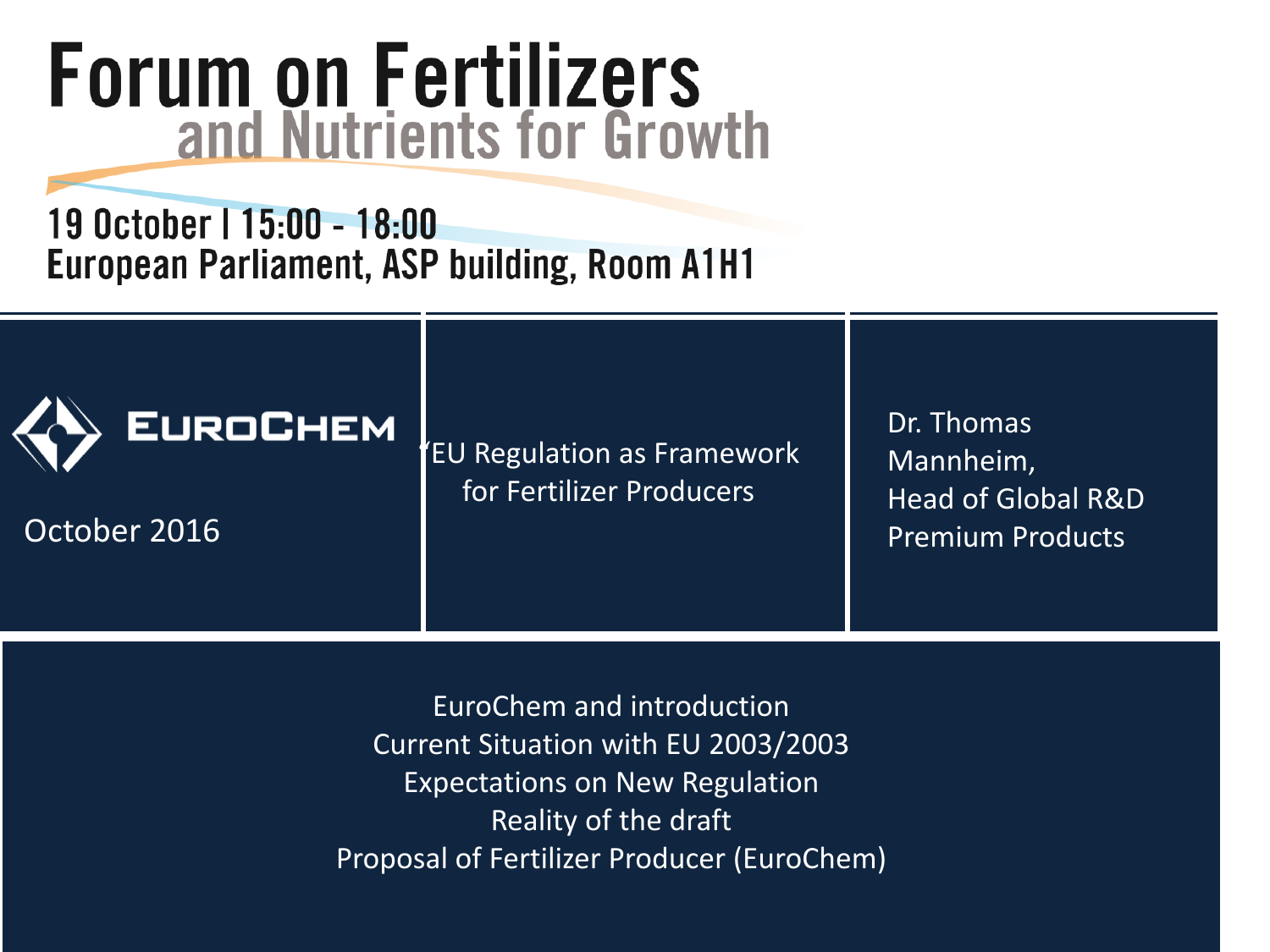# **EuroChem Group AG**

## Vertically integrated business with a growing global presence



- **3 Nitrogen plants** (2 in Russia, 1 in Belgium) 3.0 MMT<sup>(1)</sup> of ammonia and 8.9 MMT of total N fertilizer product capacity.
- **3 Phosphate plants** (2 in Russia and 1 in Lithuania) 2.5 MMT of MAP/DAP – and JV in China. 5.1 MMT of total P fertilizer & feed product capacity
- Total **annual fertilizer/feed capacity of 14.0 MMT**, including c.2 MMT of specialty products
- **Vertical integration:** own raw materials, port terminals, rail stock, construction/repair works, Europe/CIS distribution capacity
- **Natural gas** operator (Russia) 1.1bn m3 of annual capacity (c.25% of EuroChem's annual consumption)
- **Apatite** (Russia)  $P_2O_5$ -rich (37%-38%) and low-MER<sup>(2)</sup> content (0.057) apatite ore (2.5 MMT per year) covers c.75% of own production needs for all phosphate plants and Antwerp, additional volumes from Kazakhstan project
- **Iron ore** as a co-product of apatite mining: up to 5.6 MMT of iron ore (Fe content 63.5%)
- **Logistics** assets include transshipment capacity of c.8.8 MMT in Russia and c.3.5 MMT in the EU,  $\approx$  6,400 own rail stock/depot
- **Sales :** global platform anchored on EuroChem Agro and CIS presence
- **Projects**
	- <sup>o</sup> **Potash (K) : 2 greenfield projects in Russia** with targeted capacity of over 8.3 MMT of KCl per year. First ore 2017/18.
	- <sup>o</sup> **Ammonia**  1MMT facility in close proximity to Phosphorit (Russia/Baltic Sea), startup 2018
- Total employees: >23,400



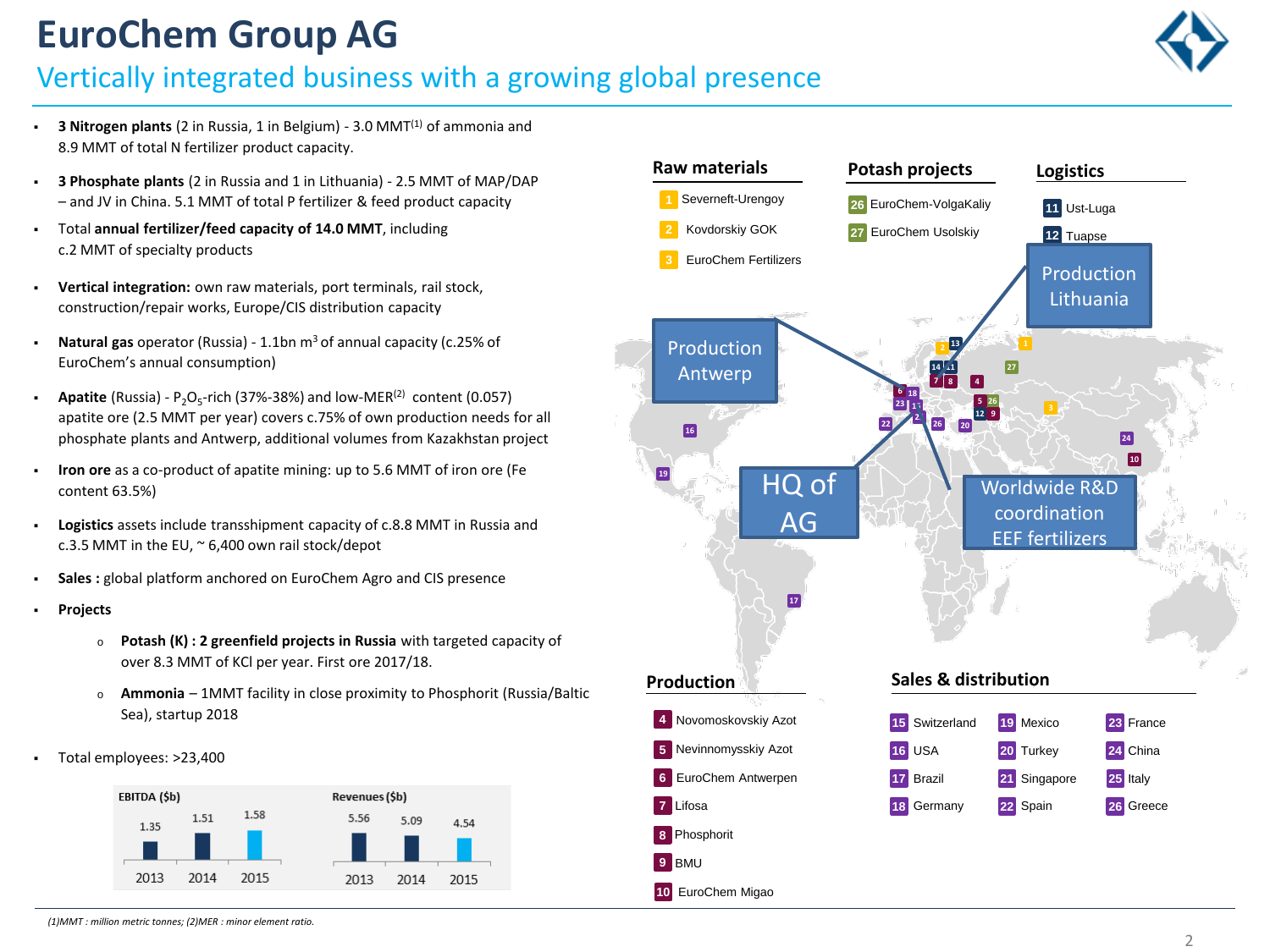# **EuroChem Group AG**

Global market presence





- #1 in Russia/CIS
- #2 in Europe, anchored by Europe EuroChem Antwerpen / Agro (acquired 2012)
- Growing presence in North America supported with acquisition of Bentrei (2015)
- Diversified presence in other markets
- Entering transformational stage with potash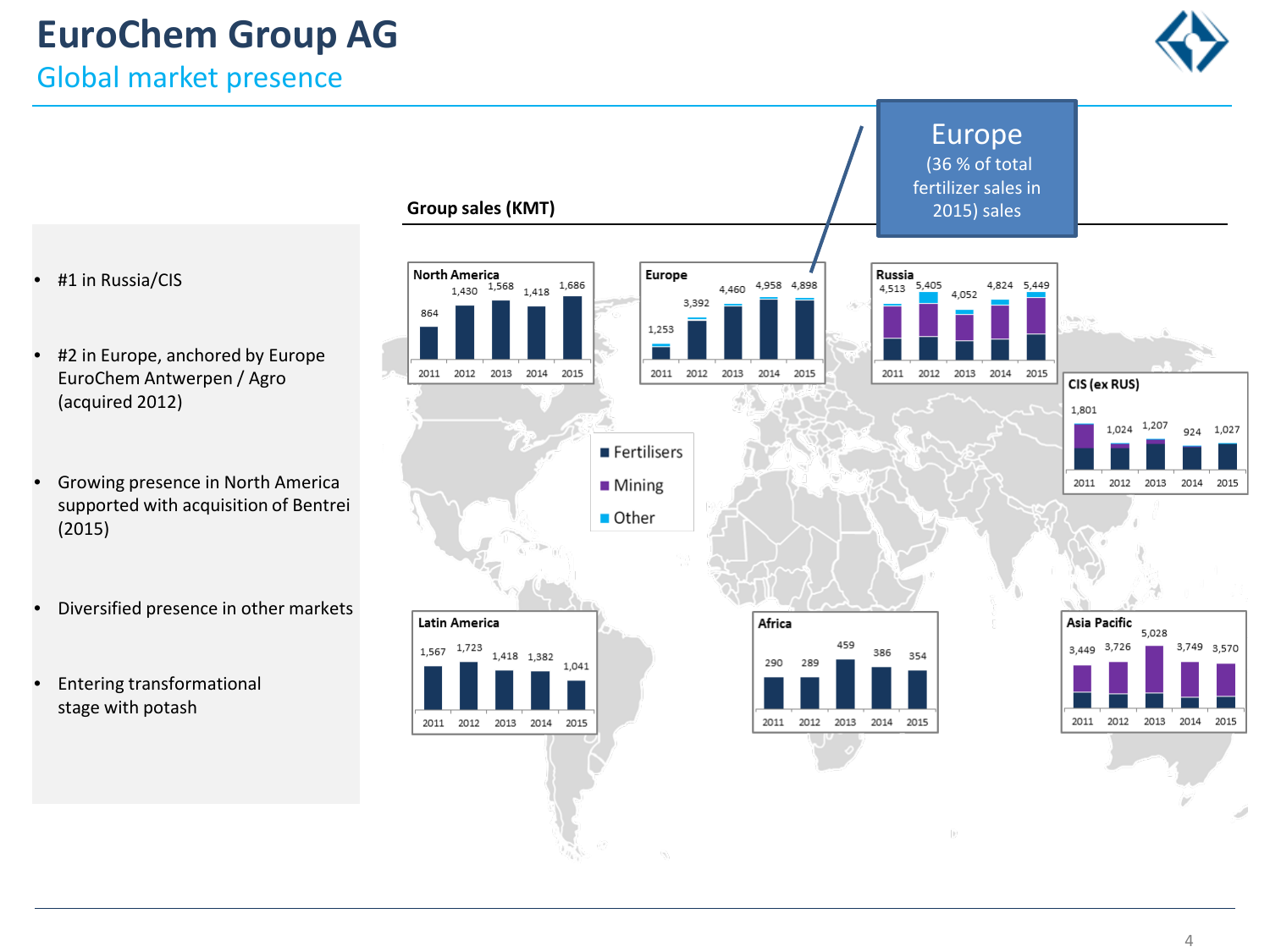nature geoscience | VOL 1 | OCTOBER 2008 | www.nature.com/naturegeoscience

# 50 % of world population is already fed by Haber-Bosch-Nitrogen



Figure 1 Trends in human population and nitrogen use throughout the twentieth century. Of the total world population (solid line), an estimate is made of the number of people that could be sustained without reactive nitrogen from the Haber–Bosch process (long dashed line), also expressed as a percentage of the global

Jan Willem Erisman1\*, Mark A. Sutton2, James Galloway3, Zbigniew Klimont4 and Wilfried Winiwarter4, 5 1Energy Research Center of the Netherlands, ECN, PO Box 1, 1755 ZG Petten, the Netherlands; 2Centre for Ecology and Hydrology, Edinburgh Research Station, Bush Estate, Penicuik, Midlothian, EH26 0QB, UK; 3Environmental Sciences, University of Virginia, PO Box 400123, 291 McCormick Rd, Charlottesville, Virginia 22904, USA; 4International Institute for Applied Systems Analysis (IIASA), Schlossplatz 1, A-2361 Laxenburg, Austria; 5Austrian Research Centers, Donau-City Str. 1, A-1220 Vienna, Austria. \*email: erisman@ecn.nl

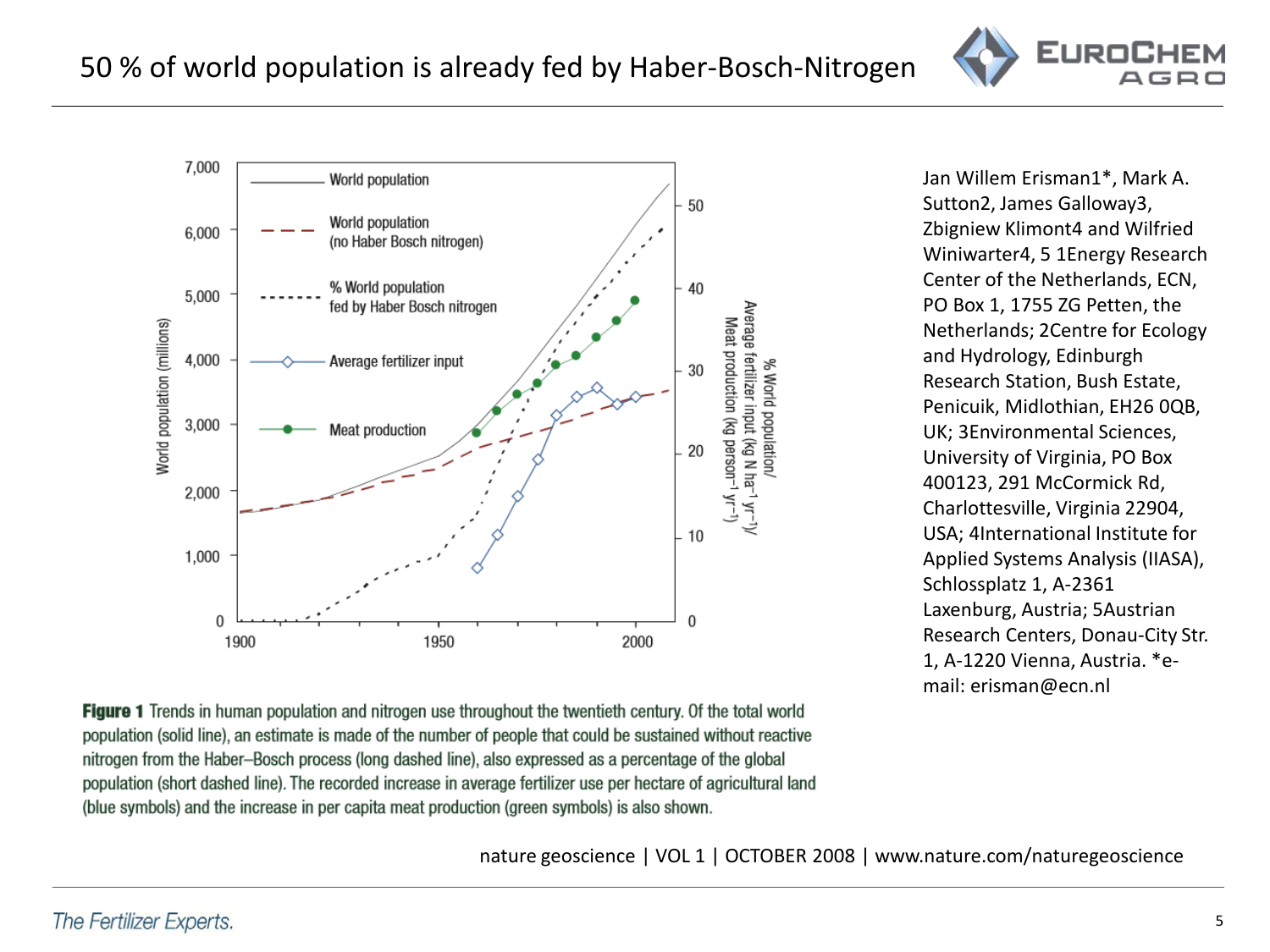

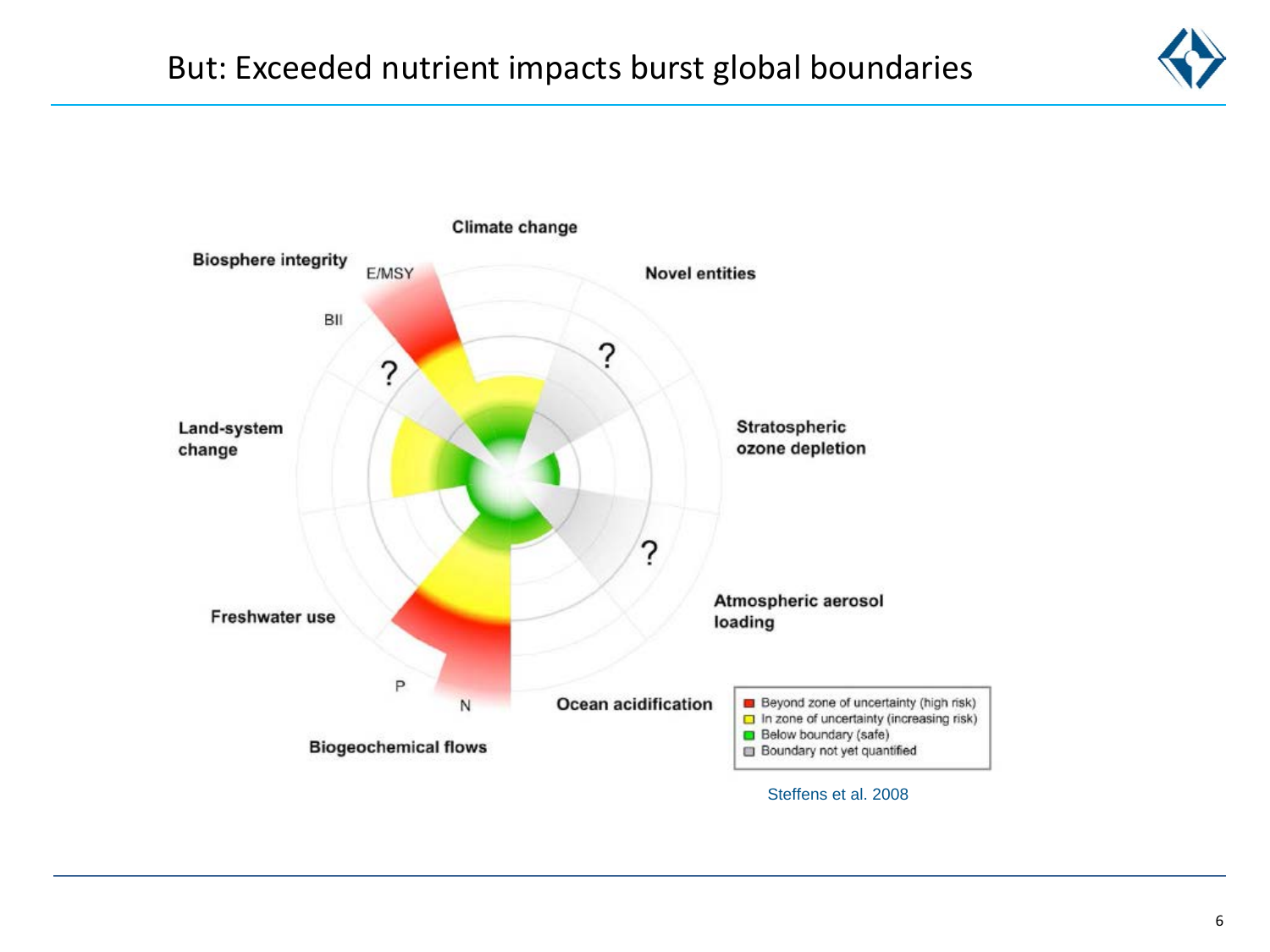

#### Agronomical**:** ♦

- Feed crops for high yield and quality ◈
- Easy to handle and to apply ◈
- Available at the right time with the right demand ◈
- ♦ Right nutrient balance
- High agroeconomical value (cheap(!)) ♦
- High quality (chemical, physical) ◈

#### ♦ Conformity to regulations

- Local ◈
- Regional ◈
- ◈ International
- Safety and security ♦
- Production ♦
- Logistics ◈

#### ◈ Climatic:

- Low carbon footprint ♦
- Raw materials  $\leftrightarrow$
- Production  $\leftrightarrow$
- Logistics ♦
- ♦ Application
- Field ♦
- ◈ Environmental
	- Low ecotoxicity, low toxicity  $\leftrightarrow$
	- ♦ High efficiency,
	- Water polution, eutrophication  $\leftrightarrow$
	- Impacts on biodiversity ♦
	- low losses (gaseous, leaching etc)  $\leftrightarrow$
	- low in contaminants (organic, mineral)  $\leftrightarrow$
	- Low energy input in production/transport ♦
	- Biodegradibility  $\leftrightarrow$
	- $\leftrightarrow$ Hygenic issues
	- Low natural ressources requirement ♦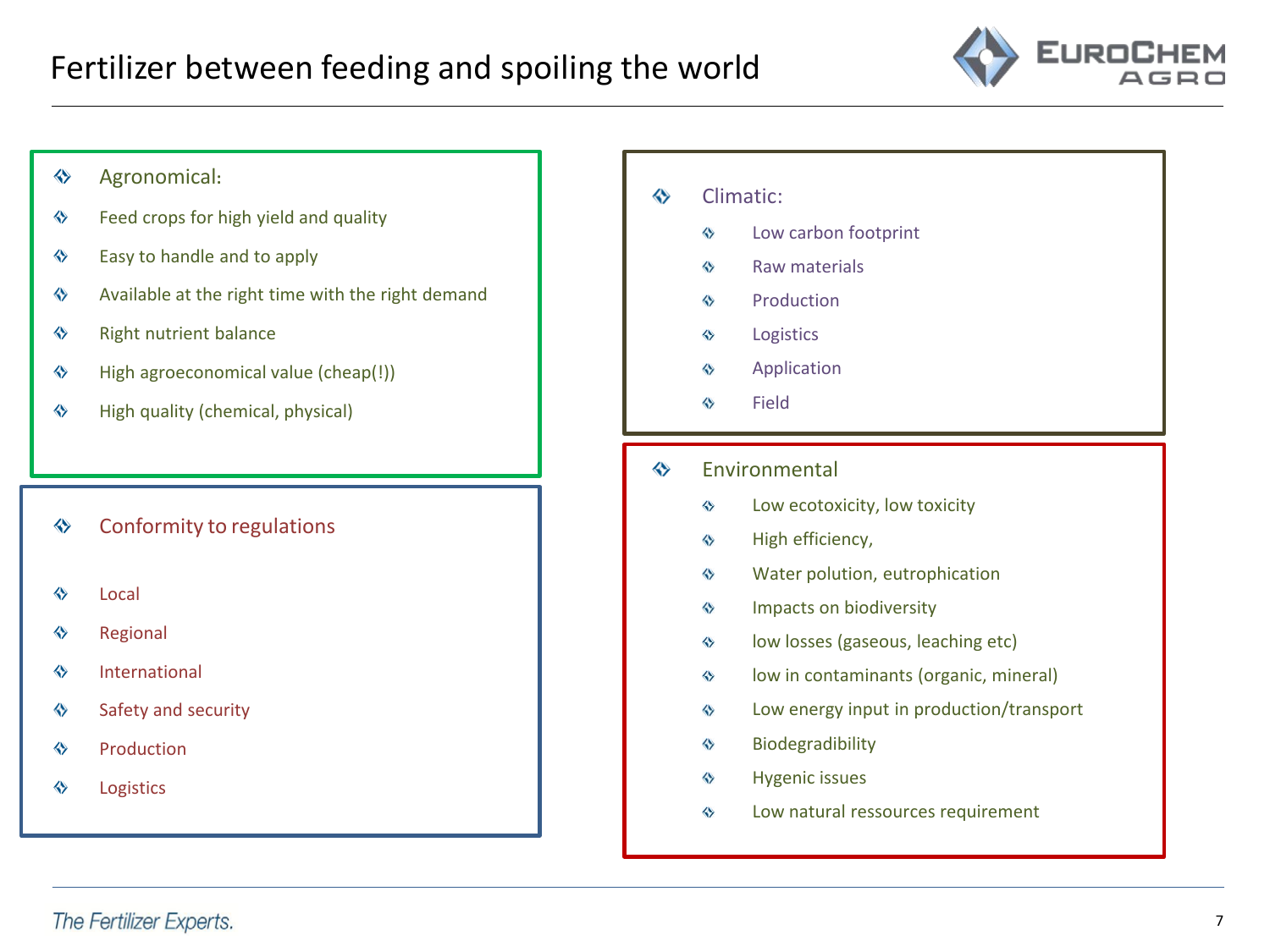## What Fertilizer Industry can do: EEF technologies in plant nutrition



Tasks for EuroCHem's R&D:

- Introduce available and develop pipeline technologies to increase nutrient efficiency of fertilizers which meets the future requirements for providing nutrients for feed and food under sustainable conditions on ecology, climate and socioeonomic requirements
- EEF technology in plant nutrition Chemical Standard skills: Solubility | | Chemical composition Primary ressources Recyclates Organic/Mineral binding Micro nutrients Slow release technologies Active ingrediants Nitrification inhibitors Urease inhibitors Denitrification inhibitors Physical Physical diffusion barrier Controlled release fertilizers Sulfur coatings Polymere coatings Mineral coatings Granulometrics Granule size distribution Micro granules Liquid/solid Biological Biostimulants Microbes Humic and fulvic acids Organic extracts Soil improver Lime others • Reduce share of low NUE fertilizers in the markets. • Replace them by high efficient fertilizer technologies.

## **Fertilizer Industry has substancial interest to be part of the solution, and not part of the problem!**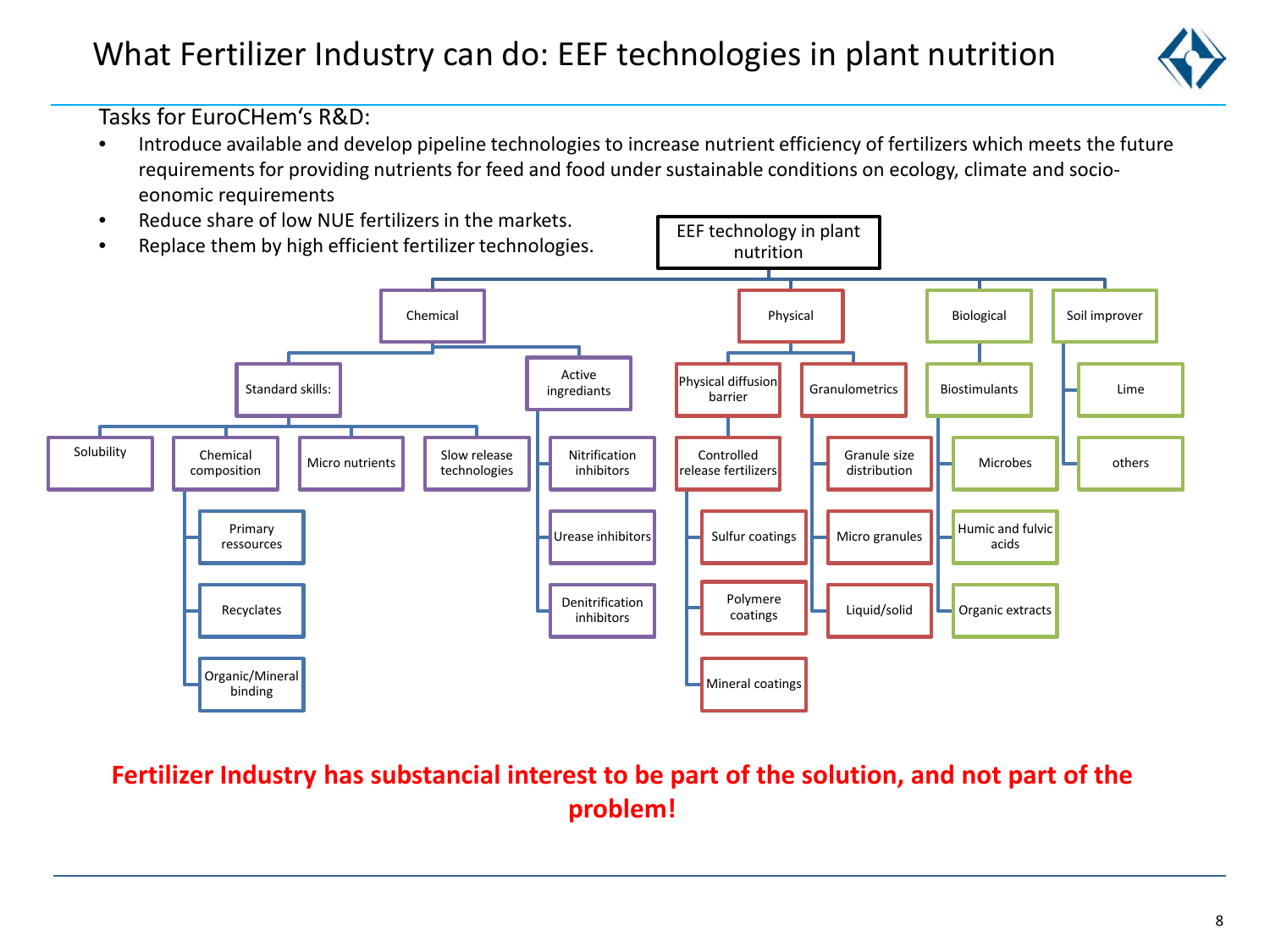

Stable, reliable and harmonized legislation for most mineral fertilizers in Europe: Simultaneously 28 national regulations.

- ♦ Stable, reliable and harmonized legislation for mineral fertilizer in Europe: Covers 28 national regulations by one EU regulation,
	- Distinctive quality criteria, but only for mineral fertilizer  $\leftrightarrow$ 
		- Minimum requirements of nutrient efficacy (e.g. phosphate solubility) ♦
		- Low tolerances in nutrient content and solubility (agronomical efficiency) ♦
		- Valid, science based and transparent product types for mineral fertilizers 亽
		- Clear labelling= Enables farmers to compare different mineral fertilizer by proven and their guaranteed properties ♦
		- EU-fertilizer = international quality standard ♦
		- Enables farmers to take responsible decisions in respect on ecology, economy and society for mineral fertilizers ♦
- What we miss: ↭
	- $\leftrightarrow$ Harmonized standards for all fertilizers (including organics).
	- Replacement of national fertilizer regulations.  $\leftrightarrow$
	- Transparent framework for EEF technologies  $\leftrightarrow$
	- Reliable maxium contents of contaminants (pathogenes, biological active substances, pharmacyticals, organochemical  $\leftrightarrow$ residues, heavy metals), valid for all fertilizing products.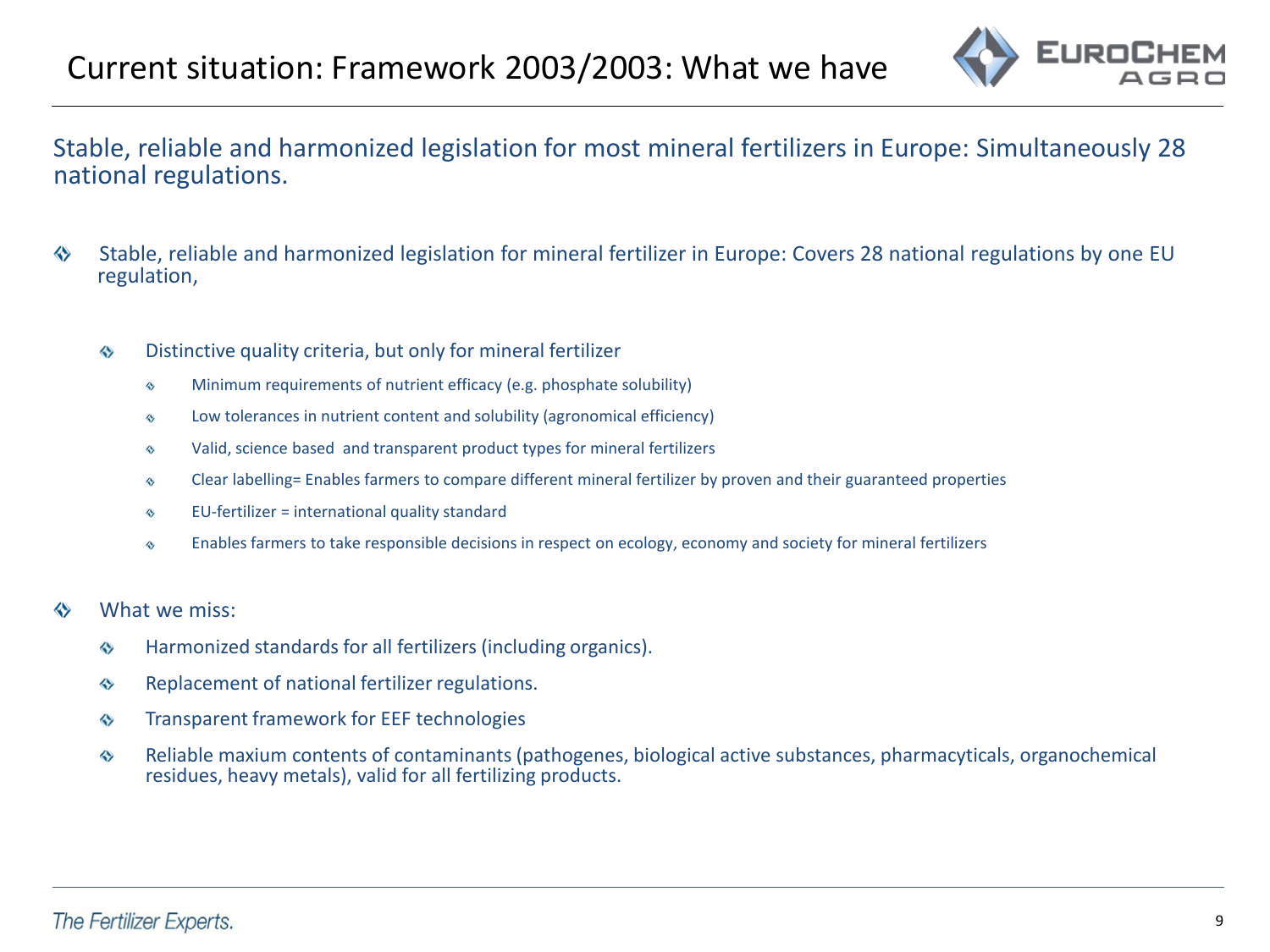

♦ Stable, reliable and harmonized legislation for all fertilizing products in Europe: Replace 28 national regulations by one EU regulation + EC 264/2008 (mutual recognition) by a commom guideline for Europe's fertilizing products.

#### Distinctive quality criteria ♦

- Clear definition of mineral, organic, organo-mineral fertilizers ♦
- Focus on enhanced nutrient efficiency: Minimum requirements on nutrient's plant availability (e.g. phosphate solubility)  $\leftrightarrow$
- Low tolerances in nutrient content and solubility (agronomical efficiency) ♦
- Valid, science based and transparent for all ferilizing products which are traded in any behalf ♦
- Open minded and set up framework for supporting technological progress in EEF technologies ♦
- Reliable maxium contents of contaminants (pathogenes, biological active substances, pharmacyticals, organochemical residues, heavy metals), valid for all fertilizing products  $\leftrightarrow$
- Consistent and complete rules on declaration  $\leftrightarrow$
- Easy transition of fertilizers registered under 2003/2003 to new regulation ♦
- Obvious for Farmers by open declaration ◈
	- Enables to compare different fertilizing products by their guaranteed properties  $\leftrightarrow$
	- Ensures farmers to take responsible decisions in respect on ecology, economy and society ♦
	- Conformity to proven quality standards of EU fertilizers (labelled) ♦
	- Keep understandable and learned definitions ♦
- New Regulation was Highly Welcome by Industry«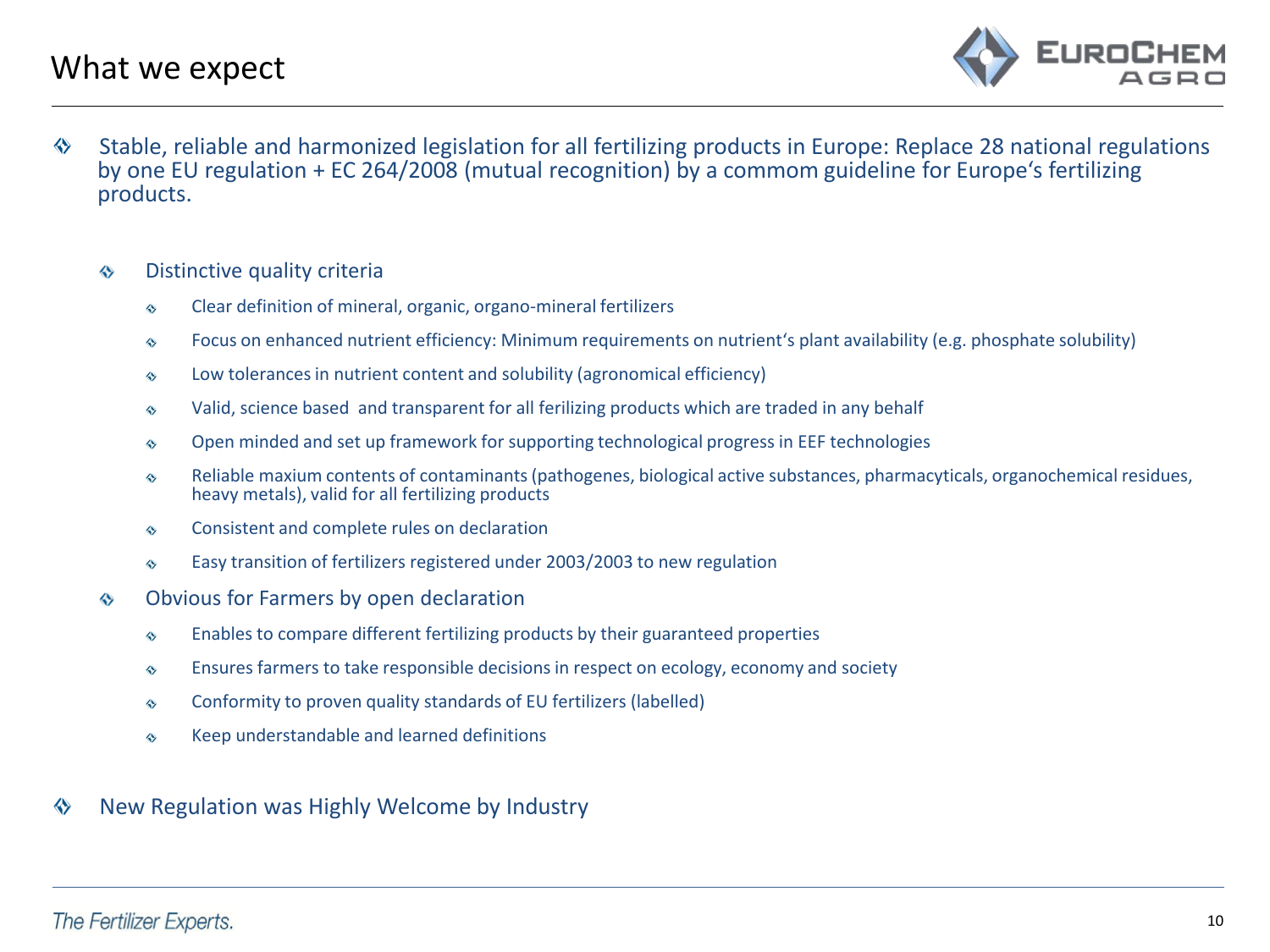

## Voluntary harmonized legislation means NO harmonized legislation for fertilizing products in Europe:

- Keep 28 (27?) national regulations and add one EU regulation. For what? ♦
	- No common guideline for fertilizer producers
- Additionally: EC 264/2008 still in place (plus Norway, Switzerland and Turkey). ♦
- Additionally: Mix up of fertilizers (containig nutrients) with improvers (without nutrients) under  $\leftrightarrow$ "fertilizing products"
- Additionally: For residues national waste regultions or EU New Regulation can be choosen by  $\leftrightarrow$ supplier, as wastes will be included as fertilizing products (without proven efficacy (!)).
	- Fertiliziers and wastes will overlap 今

Highly complicated legal situation where producers can choose regulation with lowest thresholds for their product to introduce it to EU market.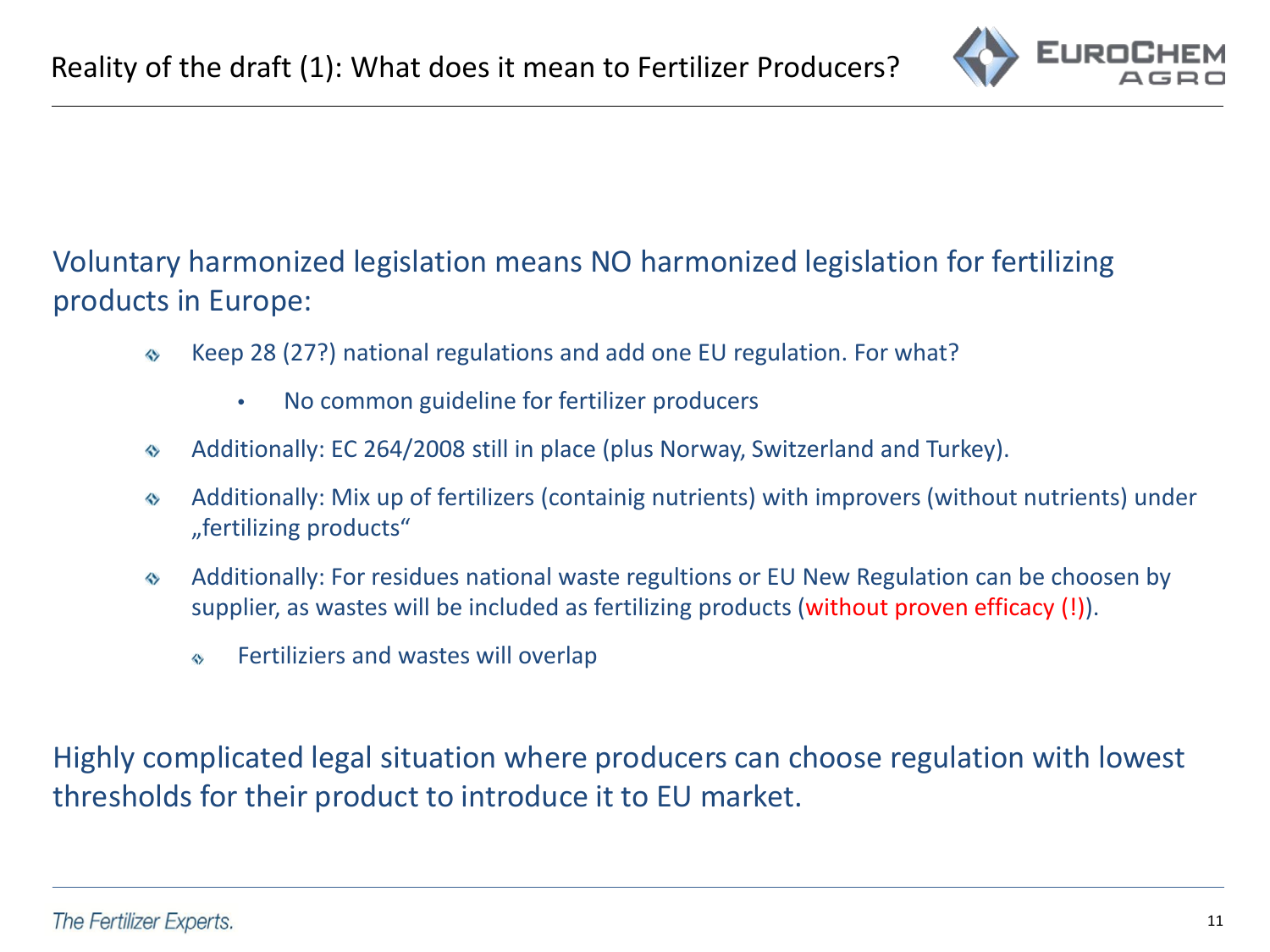

#### Unclear quality criteria:

- **Inorganic** (mineral) fertilizers may contain up to 7.5 organic carbon, means 13 % of organic matter by mass. ♦
	- **Definition Inorganic:** Collective designation for the chemical elements other than carbon, for the  $\leftrightarrow$ carbon-free compounds.(Except for the carbon oxides CO2 [carbon dioxide] and CO [carbon monoxide] as well as the carbonates and carbides) and for systems or processes of the non-living nature. (lexicon der Bologie, Spektrum der Wissenschaft)
- Lower minimum content of nutrients in mineral ferilizers (e.g. for NPK 3% per nutrient instead of 5, for  $P_2O_5$  $\leftrightarrow$ and  $K_2O$ ; minimum 9 % total nutrient content vs 20 %). Straight N: 10 N % etc.
- No minimum requirements of nutrient efficacy (e.g. phosphate solubility) ♦
- Higher tolerances in nutrient content and solubility (agronomical efficiency) ♦
- Traded slurry and digestates not covered by the NR. ♦
- Restrictions on new technologies in two ways:  $\leftrightarrow$ 
	- No minimum requirements on efficacy at all: Excludes enhancement of NUE ♦
	- High threshold for EEF technologies e.g.:  $\Leftrightarrow$ 
		- Controlled Release Fertilizers
		- Biostimulants
- Reliable maxium contents of contaminants for "Inorganic fertilizers", for other fertilizing products:  $\leftrightarrow$ Not yet fixed for all contaminants (e.g. Zn, Cu) organic, inconsitent for improvers (liming material, soil improvers).
- Probably high efforts for transition of fertilizers regitstered under 2003/2003 fertilizer type to new regulation  $\leftrightarrow$ (e.g. for NPK)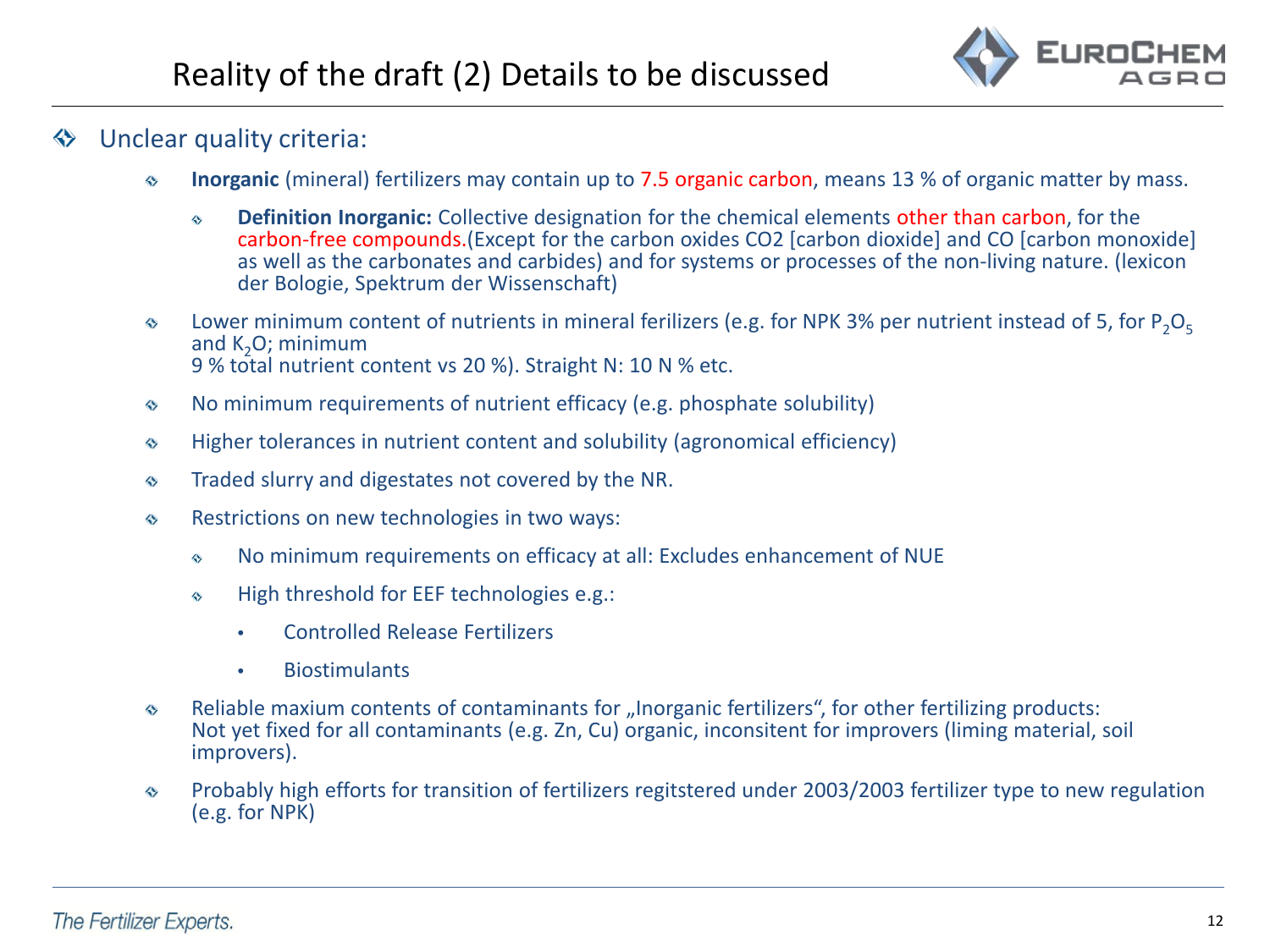

- Annex III, part 1, 7.(a): …shall not mislead the user…  $\Leftrightarrow$
- Difficult to understand for Farmers because of switch of definitions ◈
	- Declaration confusing. Comparability of fertilizing products difficult. ♦
		- No distinction beween "fertilizers with plant nutrients" and "improvers" ♦
		- How give requested instructions for indented use without minimum efficacy standards? ♦
		- Organic fertilizers: No efficacy/solubility for P and K in organic fertilizers , but to declared for Ca. Mg, S ♦ and Na?
		- Replacement of "compound" by "mix", but in PFC 1 (C)(II)(B), "compound" is used insdead of "mix" ♦
		- Fertilizing Product Blend: Mineral fertilizers coated with NI = Blend of Ni and fertilizer? ♦
		- Description of all Components > 5 %: Raw materials (e.g. Rock Phosphate)? ♦
	- Responsible decisions in respect on quality, ecology, economy and society are difficult. ♦
	- New EC/CE fertilizers standard is levelled down compared to EC 2003/2003 (export markets?) ♦
	- Confusing definitions ♦
		- Mix up of mineral and orgnic fertilizers by definition: Inorganic fertilizer may contain up to 13% of ♦ organic substance by mass
		- Organic/organic-mineral/inorganic(?)>better: organic, organic-mineral, mineral fertilizer ♦
		- Blend; Compound/Complex fetilizer ♦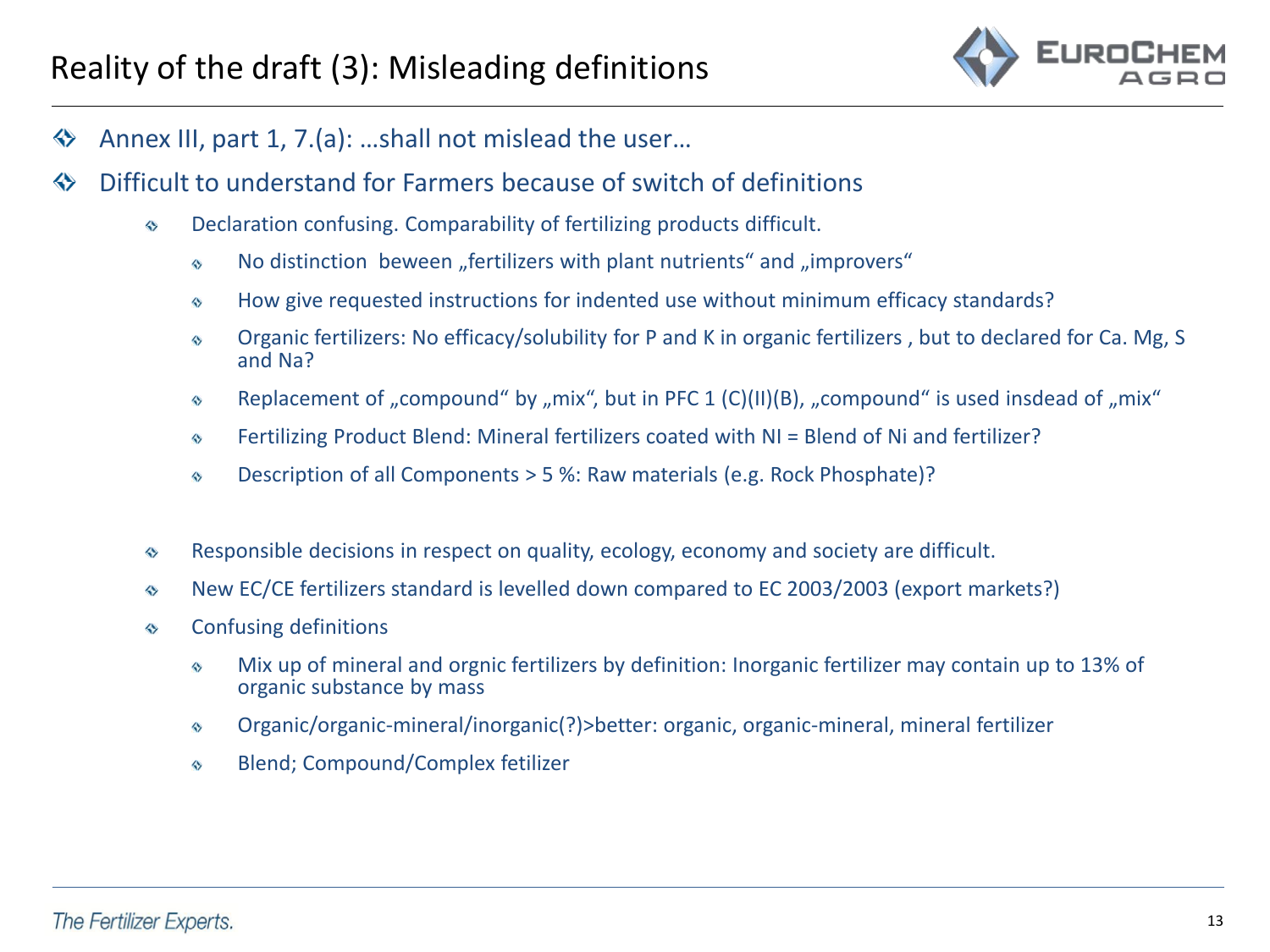

Completely harmonized legislation for fertilizing products in Europe:

- Replace 28 (27?) national regulations by one EU regulation.  $\leftrightarrow$
- Additionally: EC 264/2008 still in place, but does not affect fertilizer regulation  $\leftrightarrow$
- Clear distinction of fertilizers (with nutrients) and improvers (without nutrients)  $\leftrightarrow$
- Clear distinction between wastes and fertilizers as well as between plant protection and  $\leftrightarrow$ fertilizers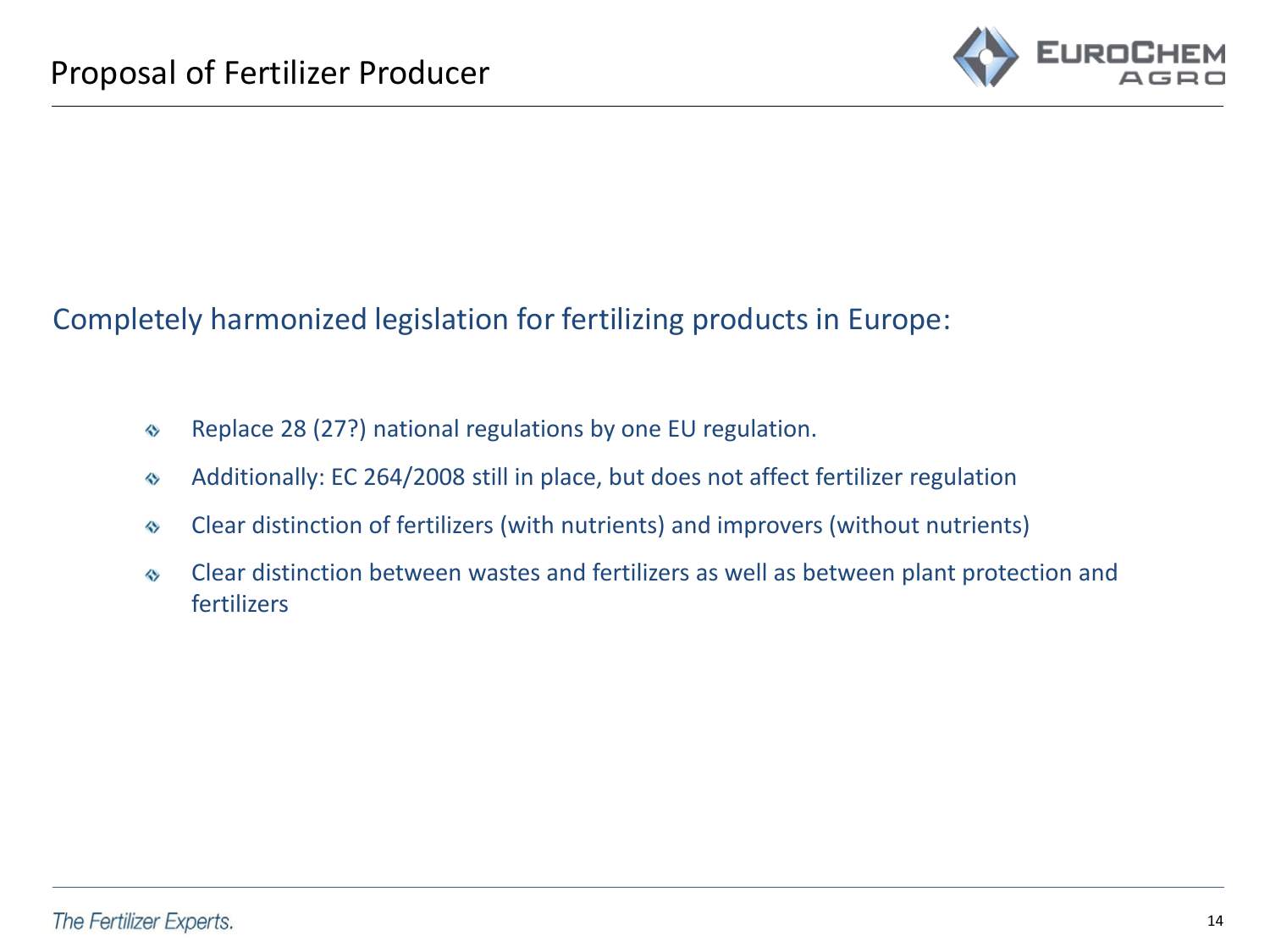

## $\Diamond$  Keep high quality criteria

- **Replace term** "Inorganic" by Mineral". ♦
- **For** "Mineral Fertilizers" Set maximum Corg-Content at 1 %. ♦
- **Keep minimum nutrient content at teh level of 2003/2003 regulation**  $\leftrightarrow$
- **Mimumim requirements for Phosphate solubility** (min. 55 % solubility in formic acid for rock soft  $\leftrightarrow$ rock phosphates)
- **Keep existing tolerancesin nutrient content and solubility (agronomical efficiency)**  $\leftrightarrow$
- **Include traded slurry and digestates to New Regulation**  $\leftrightarrow$
- **Support EEF technologies** ♦
	- Set minimum requirements on efficacy at all to enable enhencement of NUE  $\ddot{\textbf{c}}$
	- Adapt high threshold for EEF technologies e.g.:  $\leftrightarrow$ 
		- Controlled Release Fertilizers: Expand timeframe for biological degradation
		- Biostimulants: Enable the inclusion of other types of benefical MO and production patways
- **Reliable maxium contents of contaminants for "inorganic fertilizers" (in place), but:**  $\leftrightarrow$ **requested also for other fertilizing products: e.g. setting maximum levels for all contaminants (e.g. Zn, Cu).** No PAH for CMC 4: Energ. Crop. Dig.; CMC 6: food ind-by-prod; CMC 11: certain anmial by-<br>product
- **Automatic transition of fertilizers under 2003/2003 regulation to new regulation (e.g. for NPK)**  $\leftrightarrow$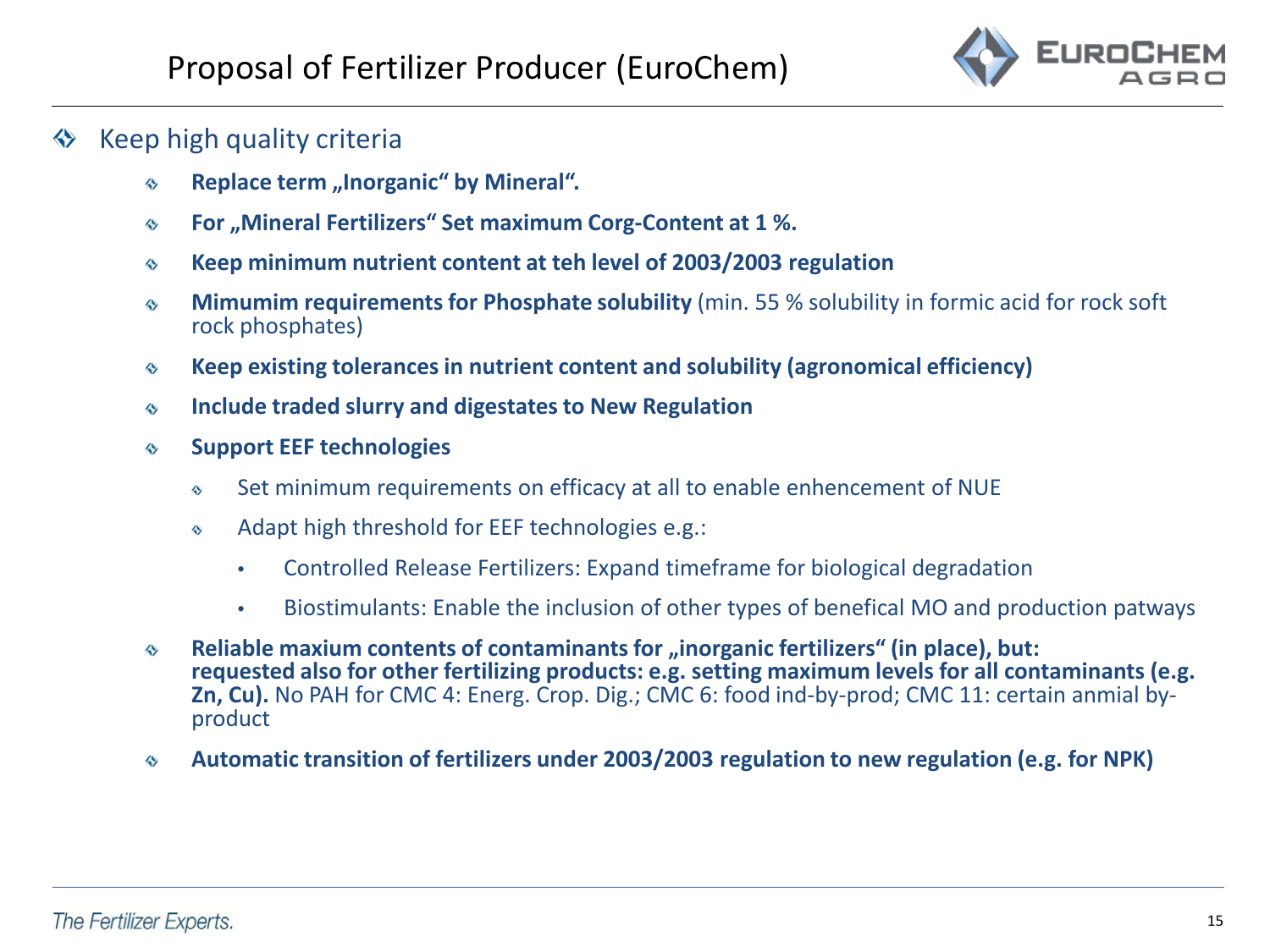

- Annex III, part 1, 7.(a): …shall not mislead the user… ◈
- Easy to understand by Farmers: Remain with learned definitions «
	- Declaration easy to undertand. Comparability of fertilizing products. ♦
		- Set efficacy standards (e.g. minimum requirements of phospahte availability) ♦
		- Organic fertilizers: Efficacy/solubility declaration for P and K even in organic fertilizers ♦
		- Remain with learnde defitions:  $\leftrightarrow$ 
			- "Blend": Physical mix of fertilizer
			- "Compound NPK": Physical blend of different stright fertilizers
			- "Complex NPK": All nutrients with same concentration within each granule
		- Fertilizers with inhibitors should remain as fertilizer containing inhibitor, not as "blend of ♦ two fertilizing products"
		- Clear definition which componets have to be declared (status of maufacuring process) ♦
	- Enable responsible decisions in respect on quality, ecology, economy and society. ♦
	- Keep high EC fertilizers standard of EC 2003/2003 (even for export markets), for all products. ♦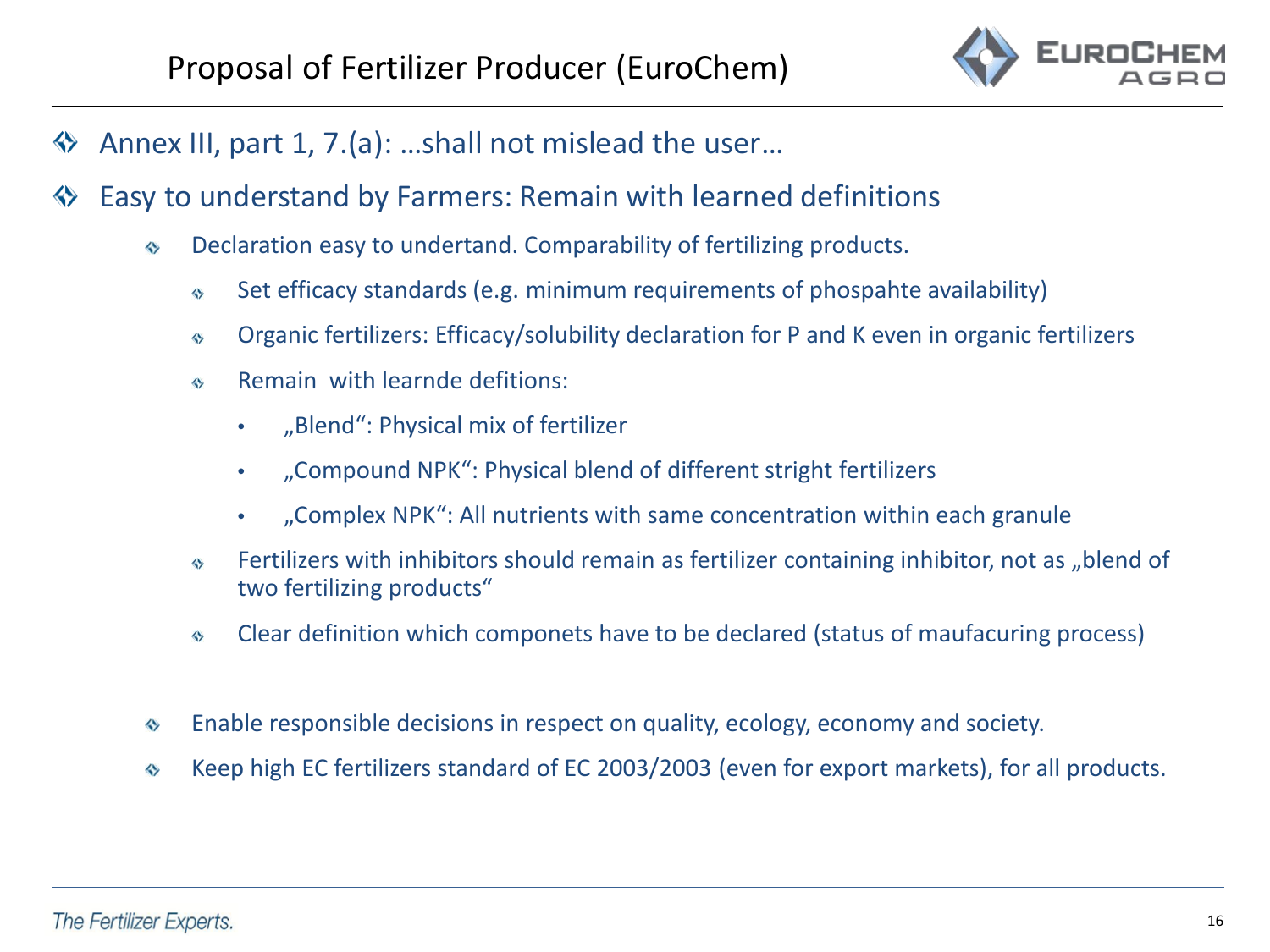

- New Regulation aims in the right direction: Trying to reduce nutrient input to the enviroment.
- Voluntary Harmonization: As Natioanl regulations are still in place, New Regulation will keep disadvantages of EU 2003/2003 and simultaneously skip already achieved quality standards for mineral fertilizers
- **♦ New Regulation aims to increase share of recycled nutrients.** 
	- Target: Replace mineral fertilizers. ◈
	- **But: If availability to plants is not defined as a criteria, leads to additional fertilizer need**  $\Leftrightarrow$ **or yield and soil fertility is endangered.**
- Doubt, if the New Regualtion helps to increase Nutrient Efficiency.
- **Therefore we see a risk of low acceptance of New Regulation**.
- Beside this: Please give us time to adapt to the New Regulation. Two years after  $\leftrightarrow$ publication should be sufficient for all producers.